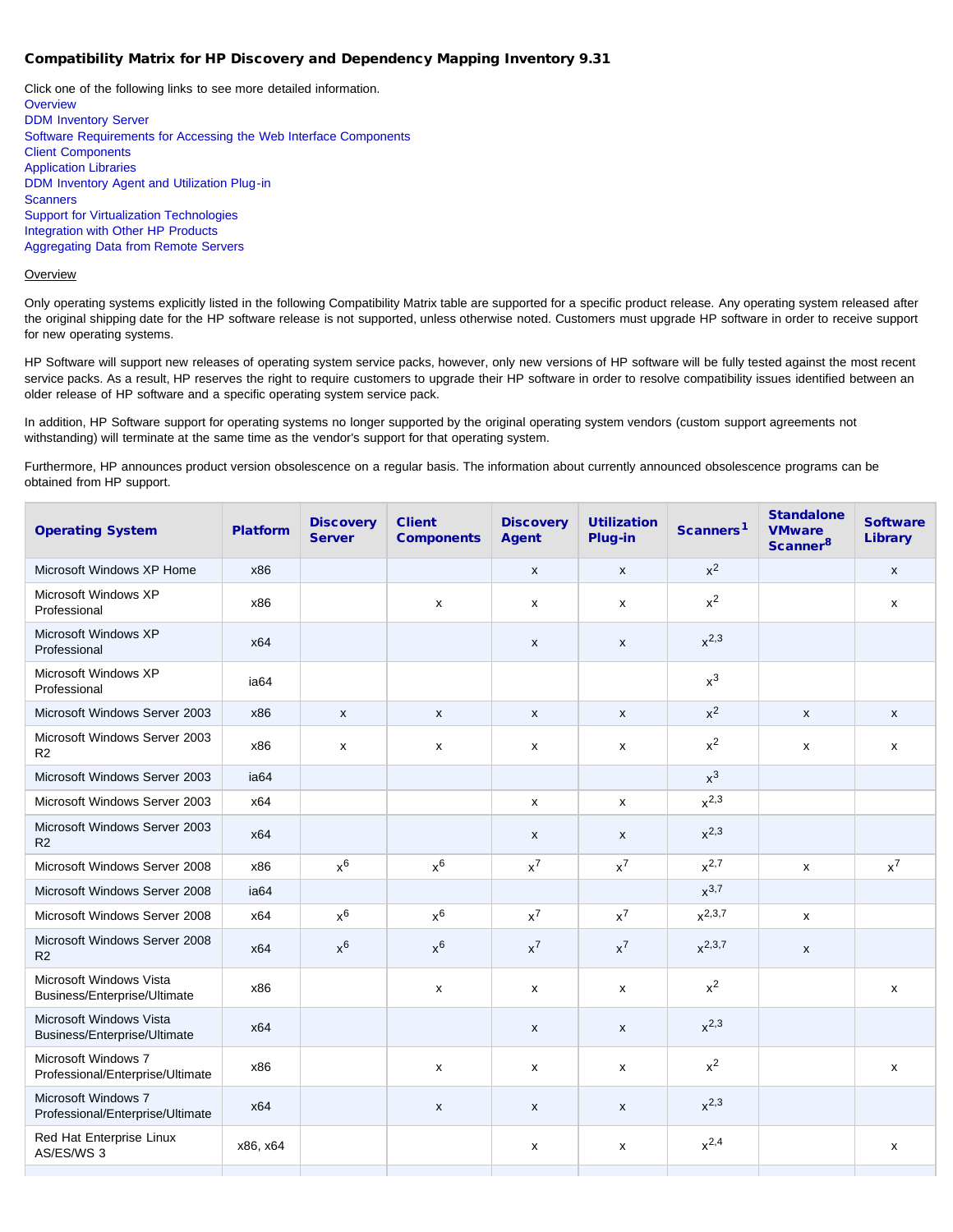| Red Hat Enterprise Linux<br>AS/ES/WS 4            | x86, x64     |  | X            | X                  | $x^{2,4}$          |   | X                  |
|---------------------------------------------------|--------------|--|--------------|--------------------|--------------------|---|--------------------|
| Red Hat Enterprise Linux 5<br>Server/Desktop      | x86, x64     |  | $\mathsf{x}$ | $\mathsf{x}$       | $x^{2,4}$          | X | $\mathsf{x}$       |
| Red Hat Enterprise Linux 6<br>Server/Workstation  | x86, x64     |  | X            | $\mathsf{x}$       | $x^{2,4}$          | x | x                  |
| Novell SUSE Linux Enterprise<br>Server/Desktop 9  | x86, x64     |  | X            | $\mathsf{x}$       | $x^{2,4}$          |   | X                  |
| Novell SUSE Linux Enterprise<br>Server/Desktop 10 | x86, x64     |  | x            | X                  | $x^{2,4}$          |   | X                  |
| Novell SUSE Linux Enterprise<br>Server/Desktop 11 | x86, x64     |  | $\mathsf{x}$ | X                  | $x^{2,4}$          |   | X                  |
| IBM AIX 5L 5.3                                    | <b>POWER</b> |  | $\mathsf{x}$ | x                  | $\mathsf{x}$       |   | $\mathsf{x}$       |
| IBM AIX 6.1                                       | <b>POWER</b> |  | X            | X                  | $\pmb{\mathsf{X}}$ |   | $\mathsf{x}$       |
| IBM AIX 7.1                                       | <b>POWER</b> |  | X            | X                  | $\mathsf{x}$       |   | $\mathsf{x}$       |
| Oracle Solaris 8                                  | <b>SPARC</b> |  | X            | x                  | $\mathsf{x}$       |   | X                  |
| Oracle Solaris 9                                  | <b>SPARC</b> |  | X            | X                  | $\mathsf{x}$       |   | $\mathsf{x}$       |
| Oracle Solaris 10                                 | <b>SPARC</b> |  | x            | X                  | $\mathsf{x}$       |   | X                  |
| Oracle Solaris 10                                 | x86, x64     |  | $\mathsf{x}$ | X                  | $\mathsf{x}$       |   |                    |
| HP HP-UX 11.11 (11i) <sup>5</sup>                 | <b>HPPA</b>  |  | $\mathsf{x}$ | $\mathsf{x}$       | $\pmb{\mathsf{x}}$ |   | $\mathsf{x}$       |
| HP HP-UX 11.23 (11i v2) <sup>5</sup>              | <b>HPPA</b>  |  | X            | $\pmb{\mathsf{X}}$ | $\pmb{\mathsf{X}}$ |   | $\pmb{\mathsf{x}}$ |
| HP HP-UX 11.23 (11i v2)                           | ia64         |  | $\mathsf{x}$ | x                  | $\mathsf{x}$       |   |                    |
| HP HP-UX 11.31 (11i v3) <sup>5</sup>              | <b>HPPA</b>  |  | X            | $\pmb{\mathsf{x}}$ | $\pmb{\mathsf{X}}$ |   | $\pmb{\mathsf{x}}$ |
| HP HP-UX 11.31 (11i v3)                           | ia64         |  | $\mathsf{x}$ | X                  | $\mathsf{x}$       |   |                    |
| Apple Mac OS X 10.4                               | PPC, x86     |  | X            | X                  | $\mathsf{x}$       |   |                    |
| Apple Mac OS X 10.5                               | PPC, x86     |  | X            | X                  | $\pmb{\mathsf{x}}$ |   |                    |
| Apple Mac OS X 10.6                               | x86          |  | X            | X                  | $\pmb{\mathsf{X}}$ |   |                    |

## NOTES:

1Unless otherwise noted, scanners are natively supported.

2VMware, Hyper-V, and Virtual PC virtual environments are detected on Windows and Linux systems (except for ia64 architectures).

3Windows 64-bit architectures are supported by the 32-bit Windows (x86) scanner.

4Linux 64-bit architectures are supported by the 32-bit Linux (x86) scanner.

5HPPA is PA-RISC 2.0 architecture. PA-RISC 1.1 is supported via Enterprise Discovery version 2.52.

<sup>6</sup>Support is provided for Windows Server 2008 (including R2), Enterprise, and Standard editions.

7Support is provided for all editions of Windows Server 2008.

8Requires JavaTM Runtime Environment 6.

# <span id="page-1-0"></span>DDM Inventory Server

The DDM Inventory Server needs to be run on a dedicated Intel (i386) machine that is current, server-spec hardware. For detailed minimum requirements, refer to the *Installation and Initial Setup Guide*.

# <span id="page-1-1"></span>Software Requirements for Accessing the Web Interface Components

The following software must be installed on the machine that you use to access the DDM Inventory web interface:

- Firefox 3.5, 3.6, or 4.0; Internet Explorer 7.0, 8.0, or 9.0
- Java<sup>TM</sup> Runtime Environment 6

# <span id="page-1-2"></span>Client Components

The following are Client Components:

- Viewer
- SAI Editor
- Analysis Workbench

# <span id="page-1-3"></span>Application Libraries

The Application Recognition Library (Master SAI) is divided into the following: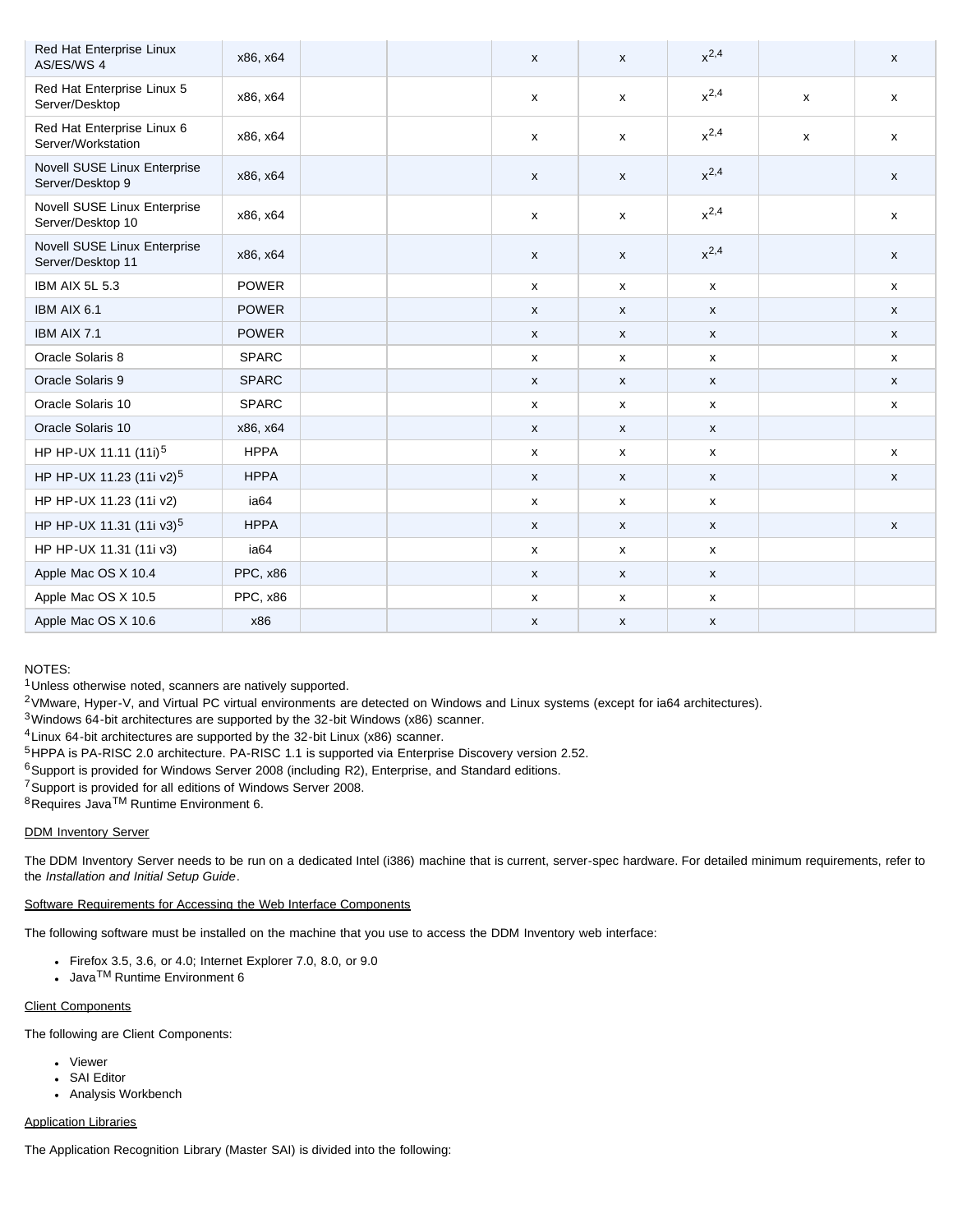- Windows software English, French and German
- UNIX AIX, Linux, HP-UX and Oracle Solaris

Starting from DDM Inventory 9.30, there is a new SAI structure. Specifically, the Master SAI has been split into two files: Master SAI and Legacy SAI. For more detailed information, refer to the *Release Notes* for DDM Inventory 9.30.

DDM Inventory Client Components have been tested to run on the Japanese and Korean versions of Microsoft Windows.

### <span id="page-2-0"></span>DDM Inventory Agent and Utilization Plug-in

The DDM Inventory Agent and Utilization Plug-in have been tested to run on the Japanese and Korean versions of Microsoft Windows.

Further information about the DDM Inventory Agent can be found in the Customization and Configuration Guide. Information about the Utilization plug-in can be found in the Scan Data Analysis Guide.

### <span id="page-2-1"></span>**Scanners**

DDM Inventory Scanners have been tested to run on the Japanese version of Microsoft Windows.

### <span id="page-2-2"></span>Support for Virtualization Technologies

DDM Inventory can support several virtualization technologies. The following table specifies the supported technologies and indicates if the scanner can detect the virtual devices and if the host-to-virtual device relationship can be determined:

| <b>Virtualization</b><br><b>Technology</b>            | <b>Host</b><br><b>Inventory</b> | <b>Scanner</b><br><b>Detection</b> | <b>Host/VM</b><br><b>Relationship</b><br><b>Determination</b> | <b>Comments</b>                                                                                                                                                                                    |
|-------------------------------------------------------|---------------------------------|------------------------------------|---------------------------------------------------------------|----------------------------------------------------------------------------------------------------------------------------------------------------------------------------------------------------|
| Microsoft Virtual PC<br>2004/2007                     | Yes                             | Yes                                | No                                                            | Host and VMs need to be inventoried separately.                                                                                                                                                    |
| <b>Microsoft Virtual</b><br>Server 2005, 2005<br>R2   | Yes                             | Yes                                | <b>No</b>                                                     | Host and VMs need to be inventoried separately.                                                                                                                                                    |
| <b>Microsoft Windows</b><br>Server 2008 Hyper-<br>V   | Yes                             | <b>No</b>                          | No                                                            | Host and VMs need to be inventoried separately.                                                                                                                                                    |
| Microsoft Hper-V<br>Server                            | <b>No</b>                       | <b>No</b>                          | <b>No</b>                                                     | VMs need to be inventoried separately.                                                                                                                                                             |
| VMware<br>Workstation 6,7,<br>VMware Player 2.5,<br>3 | Yes                             | Yes                                | No                                                            | Host and VMs need to be inventoried separately.                                                                                                                                                    |
| VMware ESX/ESXi<br>3.5, 4.0, 4.1                      | Yes                             | Yes                                | Yes (through<br>web services<br>interface)                    | VMs need to be inventoried separately. The VMware host can be inventoried<br>remotely through a web service interface. HP does not recommend installing a<br>Linux agent into the VMWare ESX host. |
| <b>VMware</b><br>VirtualCenter 2.5                    | N/A                             | N/A                                | Yes (through<br>web services<br>interface)                    | VMs need to be inventoried separately. Multiple VMware ESX servers managed by<br>VirtualCenter can be discovered through its web services interface.                                               |
| <b>VMware vCenter</b><br>Server 4.0                   | N/A                             | N/A                                | Yes (through<br>web services<br>interface)                    | VMs need to be inventoried separately. Multiple VMware ESX servers managed by<br>VirtualCenter can be discovered through its web services interface.                                               |
| <b>VMware vCenter</b><br>Server 4.1                   | N/A                             | N/A                                | Yes (through<br>web services<br>interface)                    | VMs need to be inventoried separately. Multiple VMware ESX servers managed by<br>VirtualCenter can be discovered through its web services interface.                                               |
| Solaris Zones                                         | Yes                             | Yes                                | Yes (by the<br>scanner)                                       | Zones can be inventoried separately or only a global zone can be inventoried.<br>Supported in Solaris 10.                                                                                          |
| <b>AIX LPAR</b>                                       | <b>No</b>                       | Yes                                | <b>No</b>                                                     | LPARs need to be inventoried separately.                                                                                                                                                           |
| HP-UX vPar                                            | No                              | Yes                                | No                                                            | vPars need to be inventoried separately.                                                                                                                                                           |
| HP-UX nPartition                                      | <b>No</b>                       | Yes                                | No                                                            | nPartitions need to be inventoried separately.                                                                                                                                                     |

### <span id="page-2-3"></span>Integration with Other HP Products

Pre-defined integration scenarios are available for the following HP products:

| <b>Product</b>       | <b>Integration Tool</b> |
|----------------------|-------------------------|
| AssetCenter 4.4, 5.0 | Connect-It 3.81         |